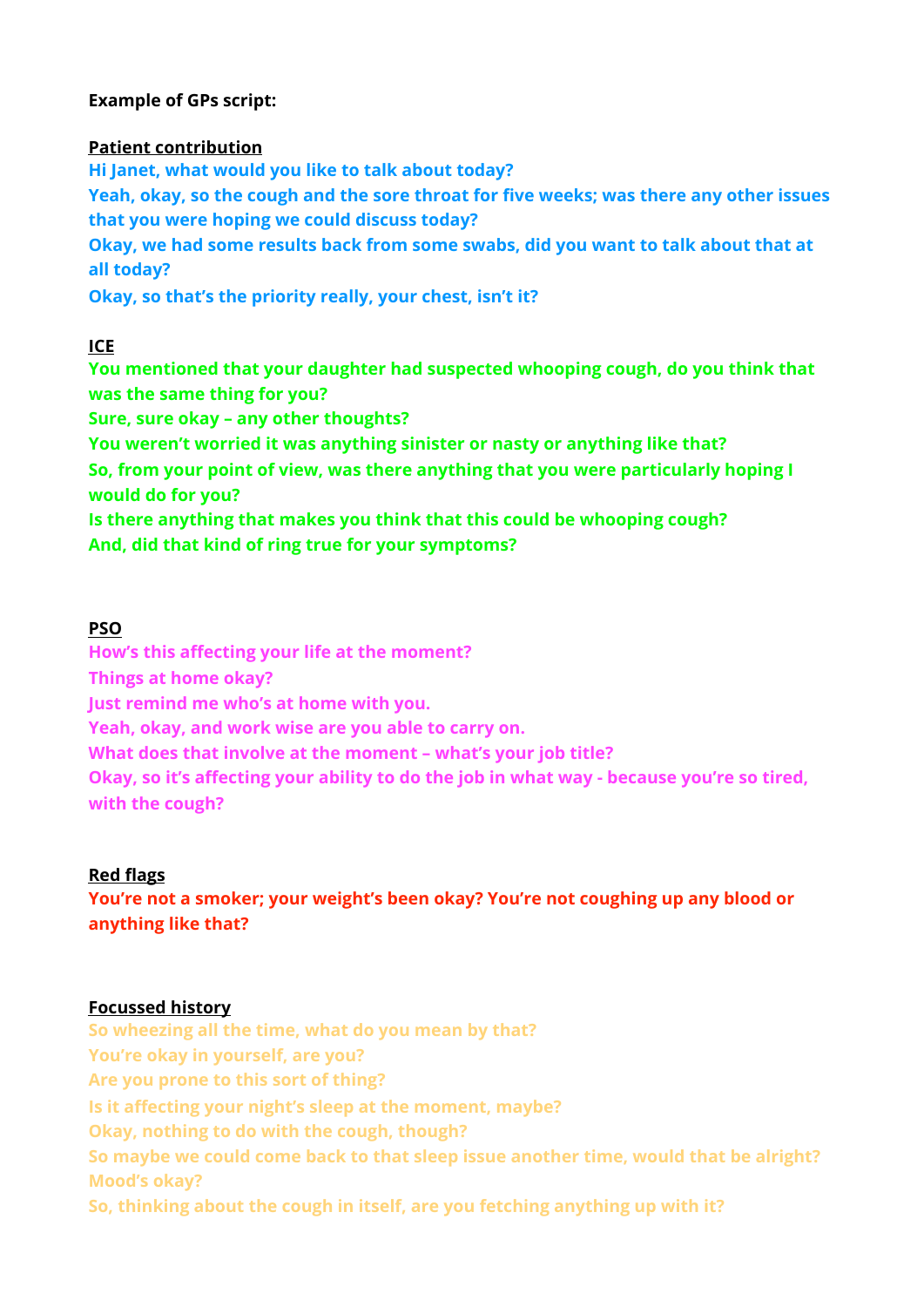### **You've had no fever, no temperature?**

#### **Focussed examination**

**So, why don't I check your chest out today, maybe do a breathing test if that seems appropriate?** 

**So I'll have a look at your throat first of all if that's okayOpen your mouth, breathe in. Going to peek up your nose, you're not really affected with nasal symptoms, and your ears are fine too. Can you stand up for me and turn around – slip your coat off and we'll just have a listen to the back of your chest. I'm also just going to check your temperature with a thermometer in your ear if that's okay. Breathe away.** 

**Your lungs sound wonderful.** 

**Let's just pop this in your ear, that little bleep is just it telling me your temperature. Okay, that's lovely, your temperature's fine. And there's no lymph nodes anywhere that you've found?** 

**And your throat looks healthy and normal, that's great. Just one last thing while we're examining you – if you stay standing, I'd like you to take a really big, deep breath in through your mouth, put your lips around this white plastic thing and then blow as hard and fast as you can. So, you need to try to blow that red pointer off the end of the scale.** 

**Right, go. Good effort, try again and try to double your effort – ready, steady, go. Great, okay – normal-ish numbers, we're getting around 340 there. That's not particularly tight, there's nothing particularly there that would suggest to me that you've got anything like asthma.** 

### **Identify problem**

**And your airways seem to not be too tight, but you have got this irritating tickly cough that's been going on for five weeks. Because you're in a low-risk group for anything nasty or worrying going on, and because you've got this family history of what we think could be whooping cough, I think it's most likely to be either whooping cough or something very similar.** 

### **Check understanding**

**Okay, under those circumstances, I'd normally let public health know about it – would that be okay if I did that?** 

**Have you got any questions relating to anything else?** 

### **Develops management plan / shares management plan**

**So, I'll do that for you, but there is no treatment for it at the moment. The good news for you is that because you've had it for five weeks, after about six weeks it will usually start to get better.** 

### **Safety net and follow up**

**Now, I do need to know if things change, so if you're breathless with it, then come back in.**